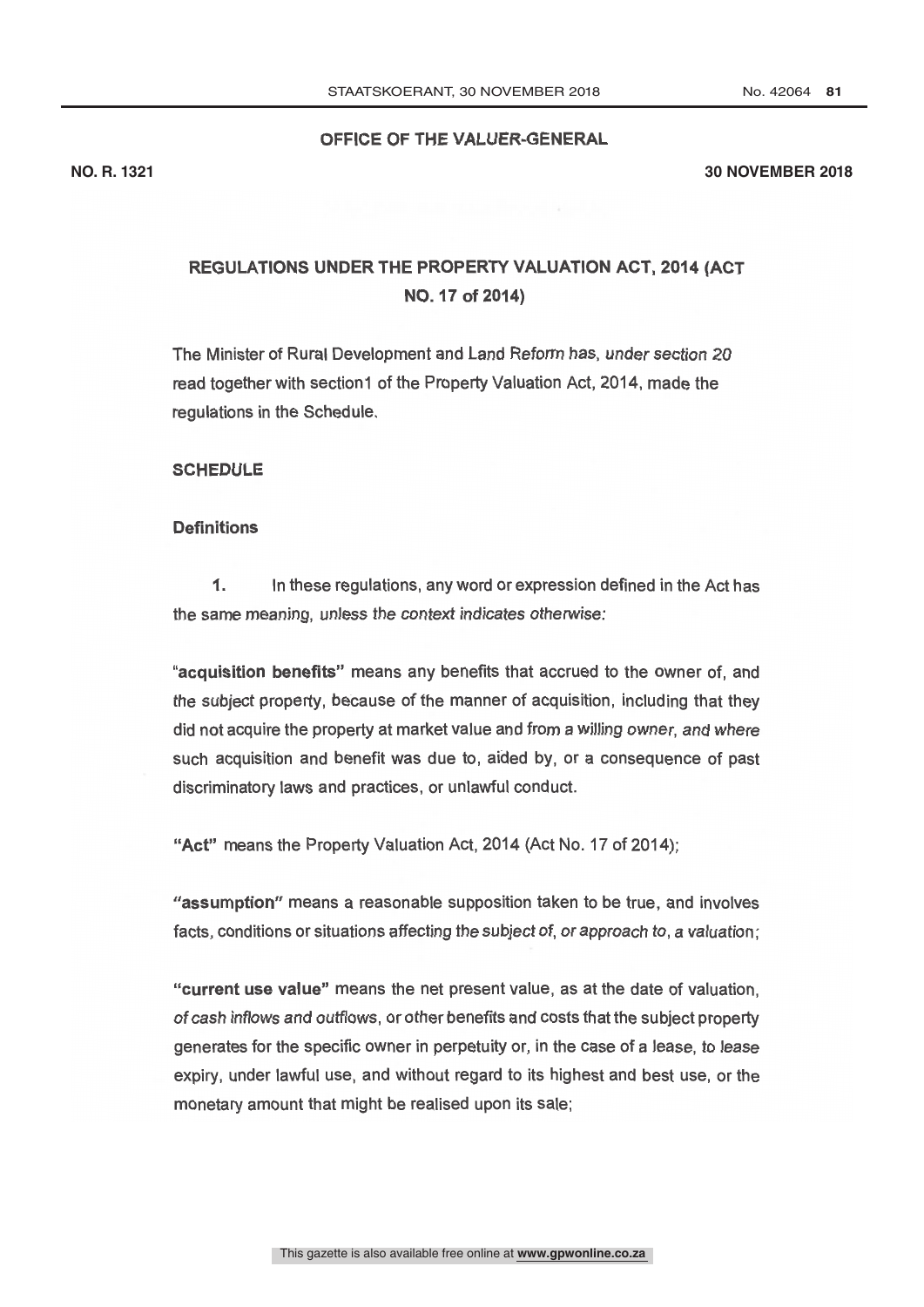"departure" means special circumstances where the mandatory application of valuation standards may be inappropriate or impractical;

"highest and best use" means the reasonably probable and lawful use of property, that is physically possible, financially feasible, and that results in the highest value:

"instructing authority" means the department requiring a valuation of the subject property;

"net realisable value" means the price of a property that can be realised upon the sale of the property, less a reasonable estimate of the costs associated with either the eventual sale or the disposal of the property in question;

"net present value" means the difference between the present value of cash inflows, or other benefits, and the present value of cash outflows, or other costs;

"special assumption" means an assumption that either assumes facts that differ from the actual facts existing at the valuation date, or that would not be made by a typical market participant in a transaction on the valuation date;

"subject property" means the property which has been identified for valuation for-

- (a) land reform purposes or
- (b) acquisition or disposal by a department, for any reason other than that mentioned in paragraph (a);

"valuation basis" means a statement of fundamental measurement principles or assumptions on which a valuation is premised.

"valuation certificate" means a summary valuation report containing inter alia. the following:

(a) legal description of the subject property;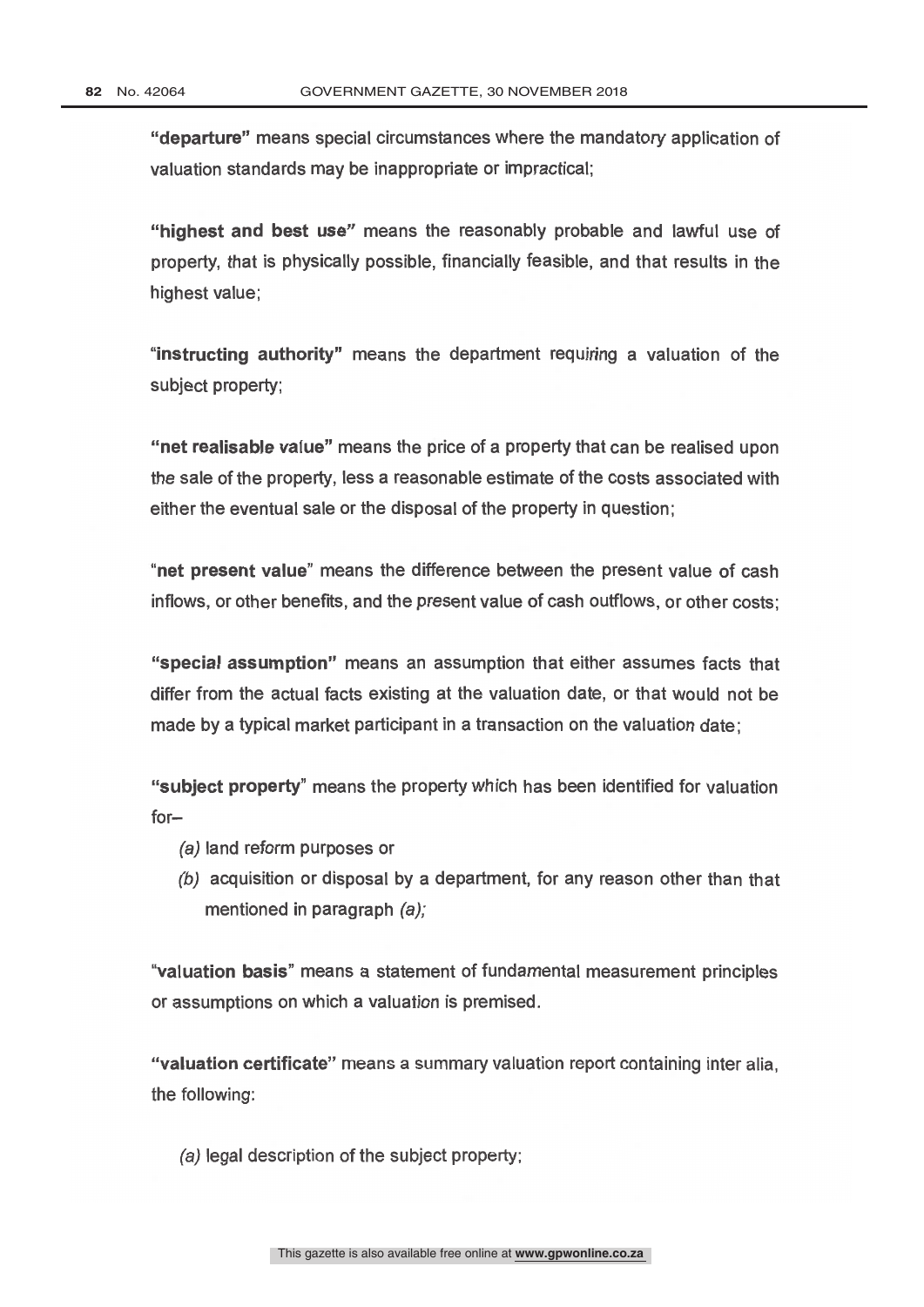- (b) current use value of the subject property;
- (c) value of acquisition benefits accruing to the owner;
- (d) value of acquisition benefits accruing to the subject property;
- (e) market value of the subject property;
- (f) value of direct state investment in the acquisition of the subject property;
- $(q)$  value of direct state investment in the beneficial capital improvement of the subject property;
- (h) value of the state subsidy in the acquisition of the subject property;
- (i) value of the state subsidy in the beneficial capital improvement of the subject property;
- $(i)$  value of movable property on the subject property (if required);
- (k) purpose of acquisition;
- terms of these regulations; and  $(1)$  overall value of the property as at the date of valuation, determined in
- (*m*) the identity and registration status of the authorised valuer.

"valuation standards" means statements of principles, guidelines and procedures that govern professional valuation practice and are mandatory for authorised valuers, subject to the provisions of any law;

#### Information required by the Valuer -General

- 2. The Valuer-General shall, pursuant to Section 13(1) of the Act:
- (a) establish and maintain a database of property and land market information which is reasonably required for valuation, and to store the information in hardcopy, electronic or any other medium, provided that such information is not about, or identifiable as belonging to, or about specific persons;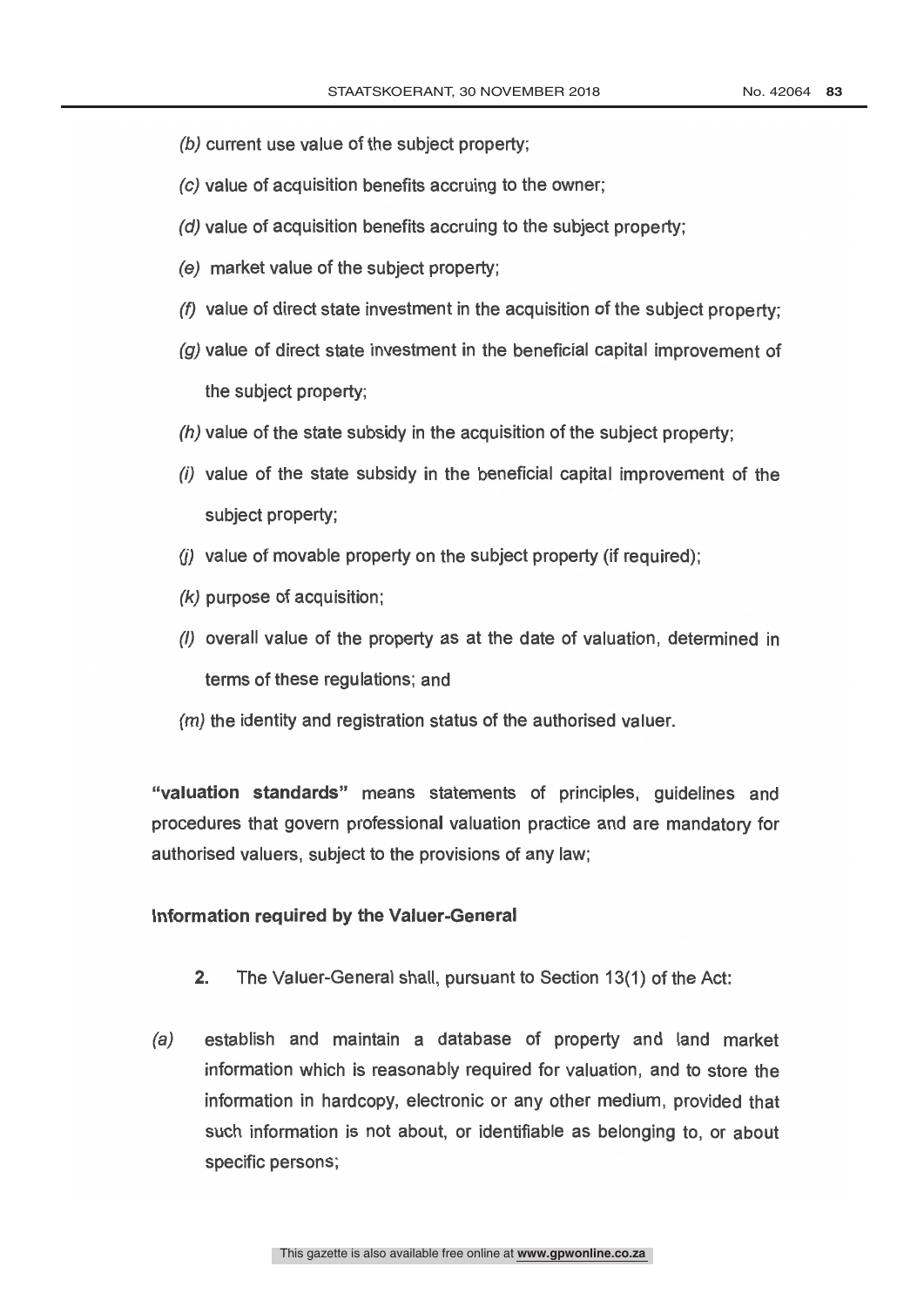- (b) request a person or body to disclose, either orally or in writing, any information that may be relevant for inclusion in the database, and question any person about such information;
- (c) determine the manner in which the information stored in the database, either in raw or processed form, may be retrieved or accessed by third parties, including any fees payable;
- (d) determine any other information, with the exclusion of personal information, that must be included in the database; and
- (e) require the owner, agent of the owner, tenant or occupier of the subject property to provide an authorised valuer, within 30 calendar days, either in writing or orally, with the particulars regarding the subject property reasonably expected to be in their possession, and which is reasonably required for the valuation of the subject property, including, but not limited to:
	- (i) the purchase price
	- (ii) the purchase date;
	- (iii) the nature of right transferred;
	- $(iv)$  the internal rate of return and/or yield;
	- (y) the purchase and acquisition costs;
	- (vi) whether the subject property is encumbered, the extent to which it is encumbered and the financial institution involved;
	- (vii) the itemised annual revenues and expenses;
	- (viii) financial statements;
	- $(ix)$  tenancy details (lease expiry dates, rents/royalties reserved and rent review terms);
	- $(x)$  leasing costs, vacancies and collection losses;
	- (xi) capital and maintenance costs;
	- (xii) dates of completion of building works and copies of building plans;
	- $(xiii)$  details of any restrictive conditions, unregistered rights, long term occupiers, restitution claims, registered usage, grave sites and tenure issues;
	- (xiv) Copies of municipal accounts, water usage certificates, prospecting rights and any mining activities on property;
	- $(xv)$  the details of any acquisition benefits;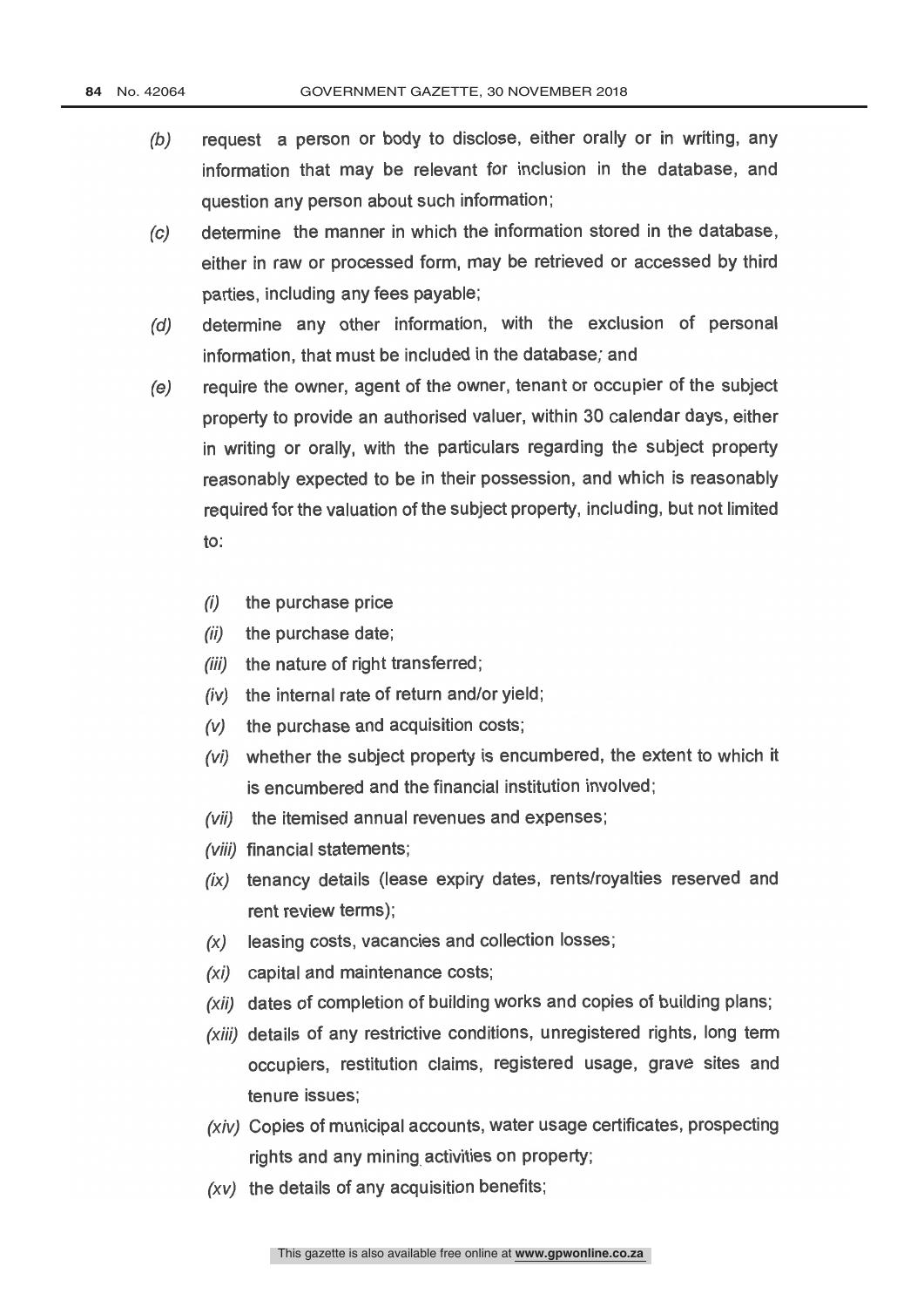- (xvi) the details of any direct state investment and subsidy in the acquisition and beneficial capital improvement of the property;
- (xvii) details of declarations of value of the subject property made to the South African Revenue Services (SARS)

### Protection of information

3. The Valuer -General, an authorised valuer, any person authorised to undertake a valuation, and/or any person in the staff of the Office of the Valuer -General, may not disclose any information obtained in the process of conducting such a valuation except  $-$ 

- (a) within the scope of that person's powers and duties in terms of the Act;
- (b) for the purpose of carrying out the provisions of the Act and these regulations;
- (c) for the purpose of legal proceedings, provided if these involve a third party, consent has been duly provided by an owner of the property; or
- (d) in terms of a court order.

### Requirements for valuation instructions and subject property inspections

4. (1) An instructing authority requiring a valuation of the subject property which has been identified for land reform must request the Valuer- General, in writing, to conduct such valuation and must include the following information-

- (a) a full description of the subject property;
- $(b)$  the details of the relevant legislation under which the acquisition is to be done;
- (c) the purpose for which the subject property is required, and a statement that this purpose is either in the public interest or for a public purpose, as the case may be;
- (d) the purpose of valuation;
- (e) description of the interest or interests to be valued,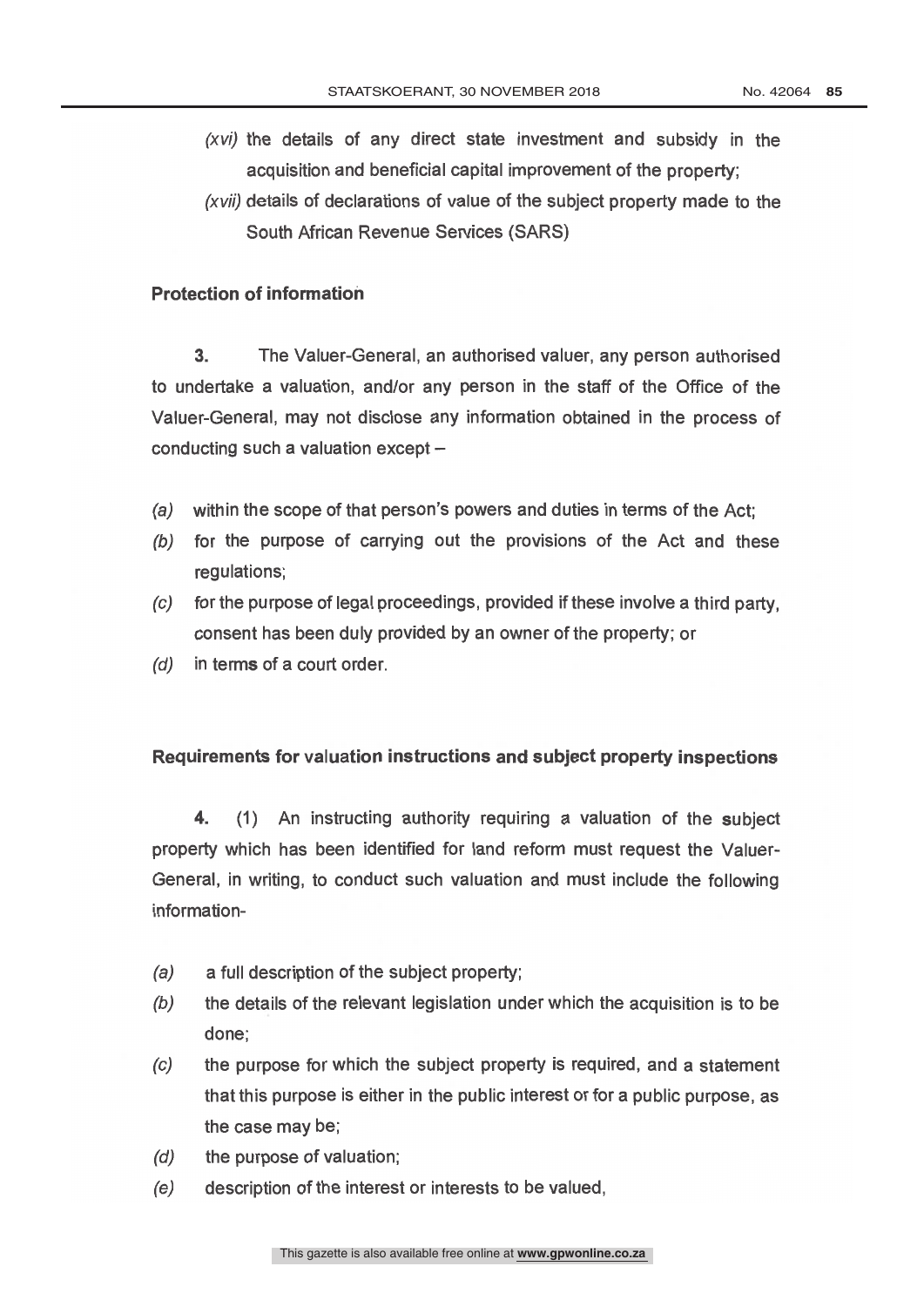- $(f)$  whether or not movable property, annual crops or growing timber on the subject property and belonging to the owner, as appropriate, is to be included in the valuation;
- $(g)$  if movable property is to be included in the valuation, a full description thereof; and
- $(h)$  the effective date of valuation.

(2) An instructing authority requiring a valuation of the subject property for acquisition or disposal by a department for reasons other than land reform must include the following information in the valuation request-

- (a) a full legal description of the subject property;
- $(b)$  the details of the relevant legislation under which the acquisition or disposal is to be done;
- (c) the purpose or reasons for which the subject property is being acquired or disposed of;
- (d) the purpose of valuation;
- (e) description of the interest or interests to be valued;
- (f) whether or not movable property, annual crops or growing timber on the subject property and belonging to the owner, as appropriate, is to be included in the valuation;
- $(q)$  if movable property is to be included in the valuation, a full description thereof; and
- (h) the effective date of valuation.

(3) The authorised valuer must deliver a written notice to the owner or person in charge of the subject property, at least 14 calendar days prior to the proposed date of inspection of the subject property, unless there is agreement for an earlier date, containing all relevant information, including-

- (a) a full legal description of the subject property;
- (b) the identity of the authorised valuer and proof of appointment by the Valuer-General;
- (c) the purpose of valuation;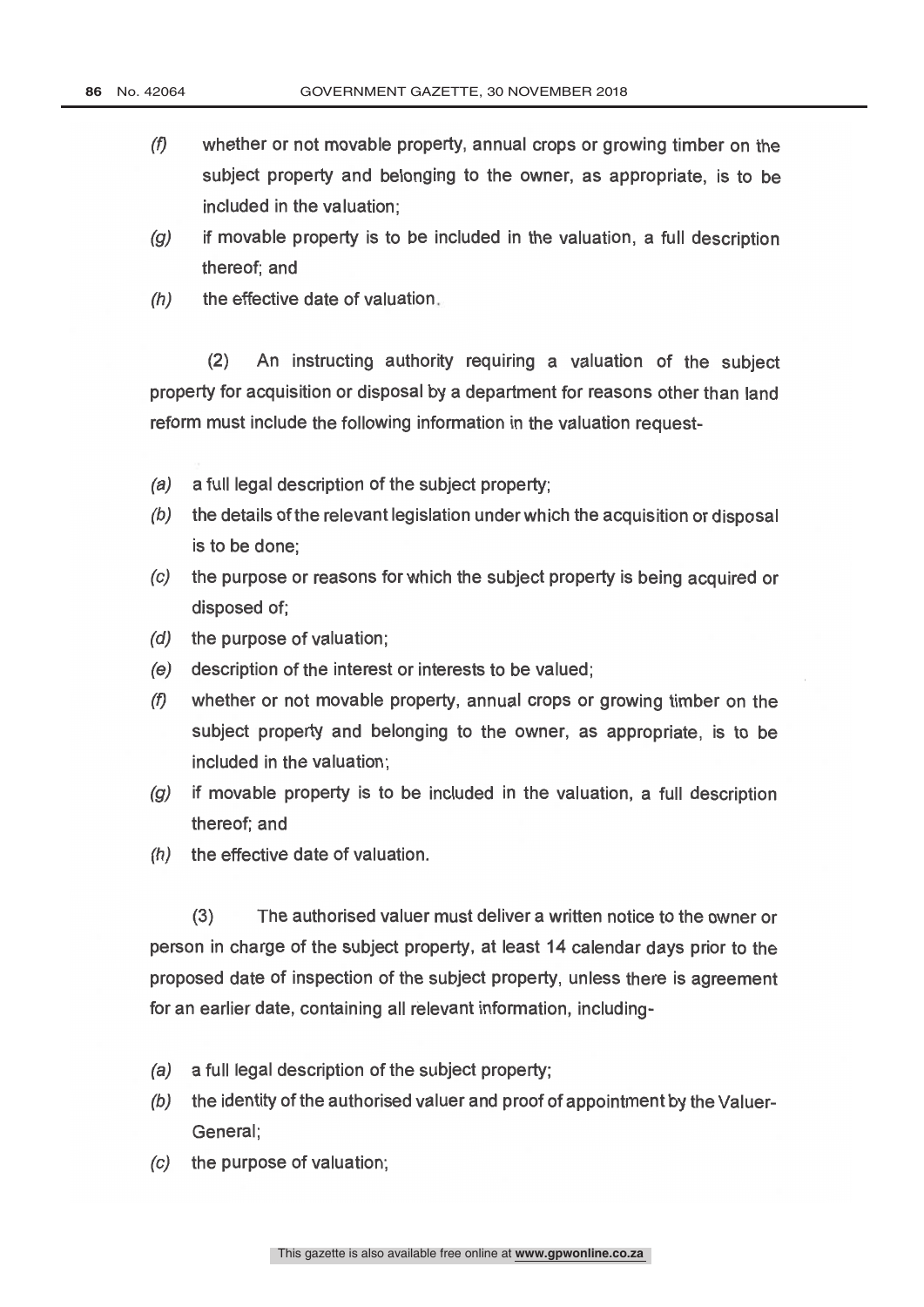- (d) a description of the interest or interests to be valued, and whether or not movable property is to be included in the valuation;
- (e) the extent and nature of the authorised valuer's planned investigations regarding the subject property;
- $(f)$  the nature of information that the authorised valuer will require from the owner, the agent of the owner or person in charge of the subject property; and
- $(q)$  the dates and times that the authorised valuer proposes to physically inspect the subject property.

(4) The written notice to the owner, owners' agent or person in charge of the subject property may be delivered by SMS, email, fax, hand, registered mail, or ordinary post.

# Criteria and/or procedures for valuation of property identified for purposes of land reform

5 (1) An authorised valuer shall, in the valuation of the subject property for the purposes of section 12(1) (a) of the Act, apply the following criteria and procedures:

### Current use value

(2) The authorised valuer shall establish the current use value of the subject property as at the valuation date.

 $(3)$ In establishing the current use value, the authorised shall take into account the following:

- (a) The impact of capital expenditure incurred on the subject property before the date of valuation, but whose effects are yet to fully materialise as at the date of valuation, by reasonably imputing the relevant cash flows, or benefits and costs;
- $(b)$  In the case of timber on the subject property, the full optimal rotation period for the tree species concerned; and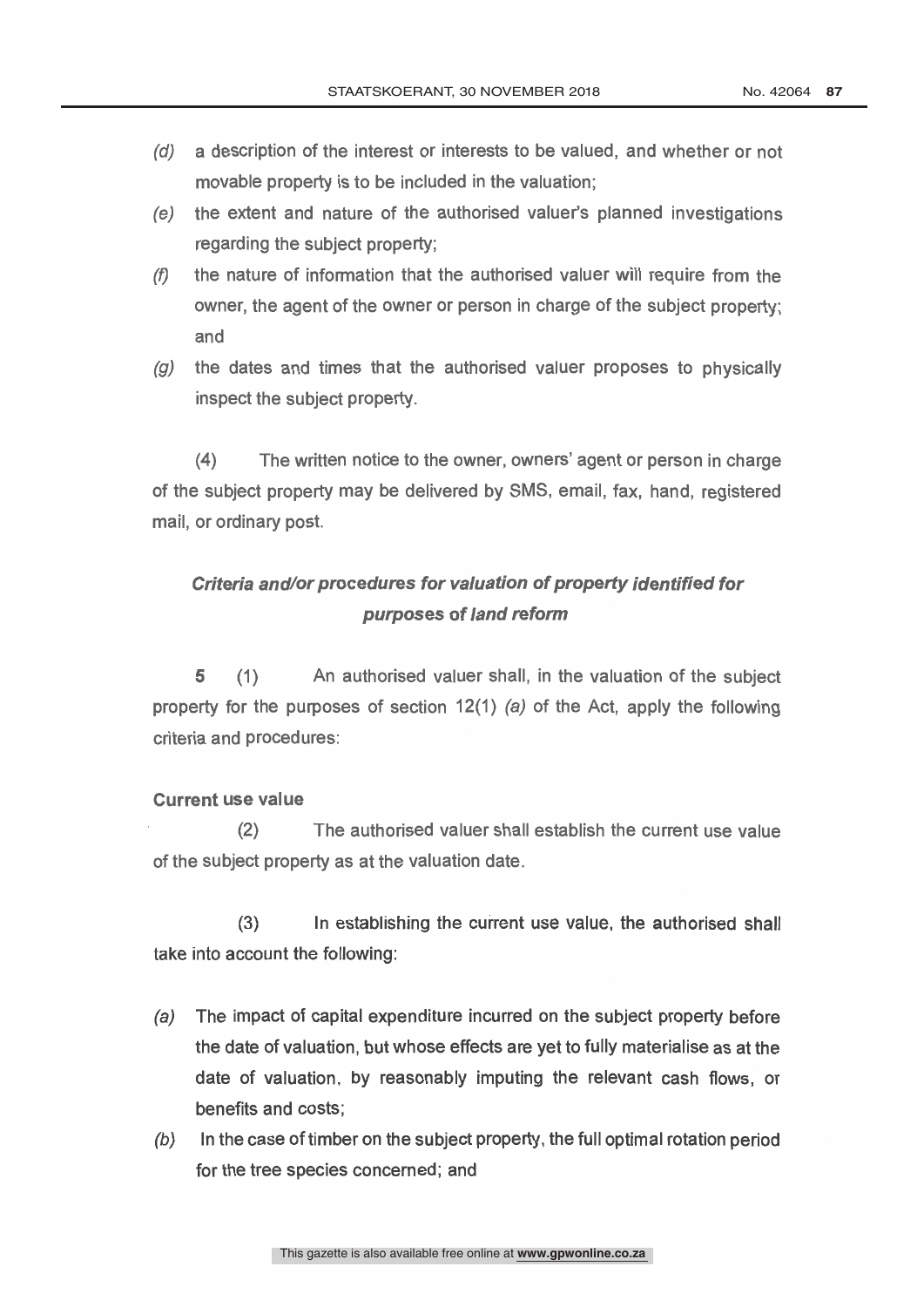(c) In the case of mining property, imputed cashflows arising from mineral stockpiles and residual stockpiles on the subject property.

#### **Historical value**

(4) The authorised valuer shall establish the historical value of any acquisition benefits, and escalate the value of these benefits to the valuation date, using an appropriate cost or price index.

#### Market value

(5) The authorised valuer shall establish the market value of the subject property as at the valuation date, taking into account any realisable potential and assuming its highest and best use.

(6) In establishing the market value of the subject property, the authorised valuer must not take account of the following:

- (a) The fact that the property is the subject of an acquisition or expropriation;
- (b) The special suitability or usefulness of the property for which it is required by the acquiring authority, if it is unlikely that the property would have been purchased for that purpose in the open market;
- (c) Any enhancement in the market value of the property, if such enhancement is a consequence of the use of the property in a manner which is unlawful;
- (d) Any diminution in the market value of the property, if such diminution is a consequence of being encumbered by a mining right, permit or permission, and where such encumbrance took place subsequent to assumption of ownership by the owner of the subject property;
- (e) Anything done with the object of obtaining compensation; and
- $(f)$  The value of any movable property, annual crops or growing timber on the subject property, and belonging to the owner, that have not yet been harvested as at the date of valuation, provided that the authorised valuer must determine their value separately if so requested by the instructing authority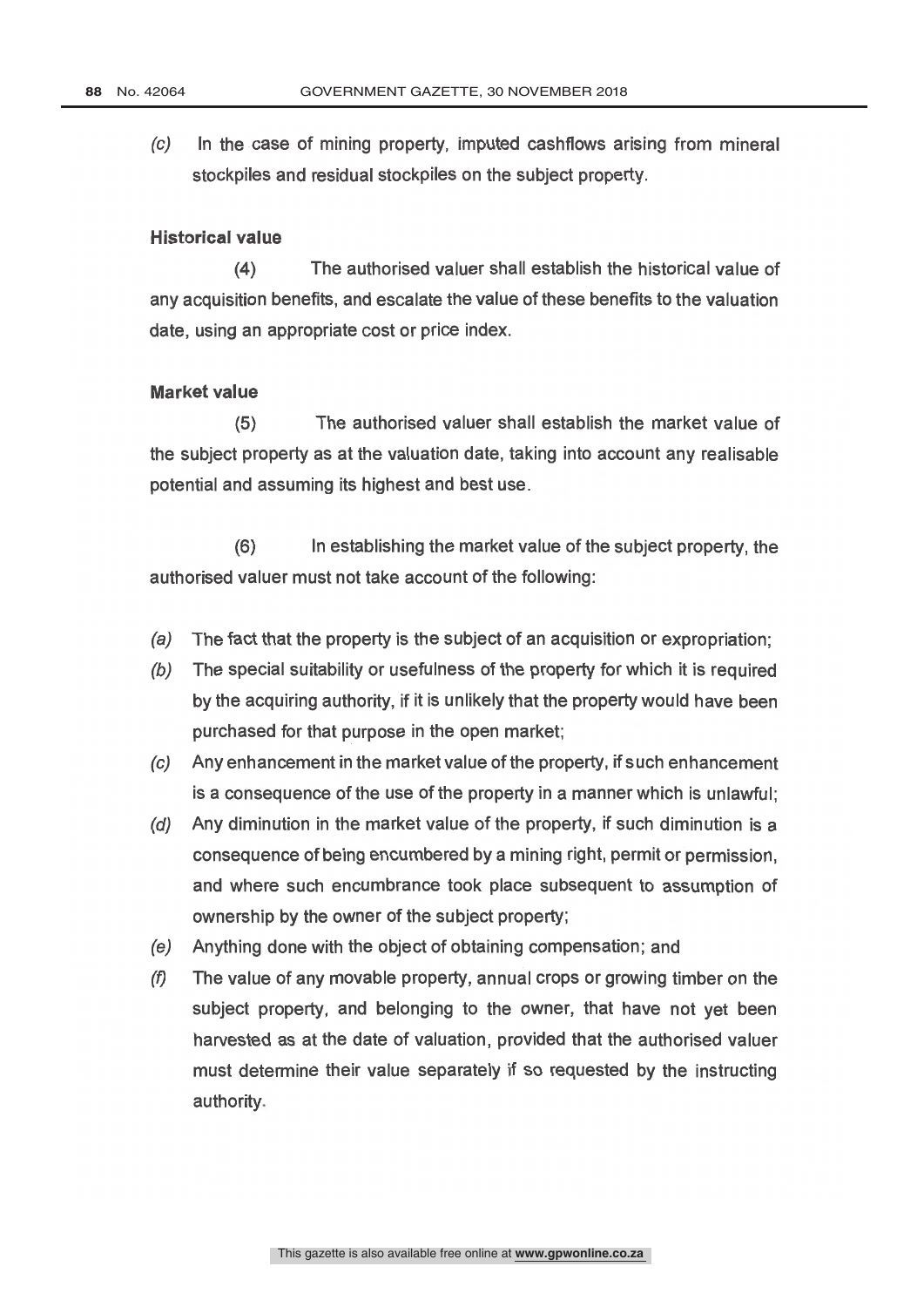(7) In establishing the market value of the subject property, the authorised valuer may take into account prices paid by the state as evidence for market value, only if-

- (a) the authorised valuer has taken reasonable steps to find transactions where the state is not a party to, and finds that these are not available;
- (b) having regard to the facts and the circumstances of the transaction, and the broader property market, the authorised valuer is of the opinion that the price paid by the state is reasonable and fair, and would represent what a non -state buyer would pay for the subject property, could one be found; and
- (c) the authorised valuer has disaggregated the total price paid by the state into prices paid for movable and immovable property, as appropriate.

(8) The authorised valuer must include in the valuation report his or her use of prices paid by the state as evidence for market value as a departure.

#### Direct state investment and subsidies

(9) The authorised valuer shall establish the value, as at the valuation date, of any direct state investment and subsidy in the acquisition and beneficial capital improvement of the subject property accruing to the owner of the subject property.

(10) Where the direct state investment and subsidy in the acquisition and beneficial capital improvement of the subject property can, without ambiguity, be attributed to specific improvements existing on the subject property, the value contemplated in sub-regulation (9) must be established on the basis of the replacement cost of those improvements, less the total accumulated depreciation as at the valuation date; and

(11) Where the attribution contemplated in sub-regulation  $(10)$ cannot be made, the authorised valuer shall determine the historical cost of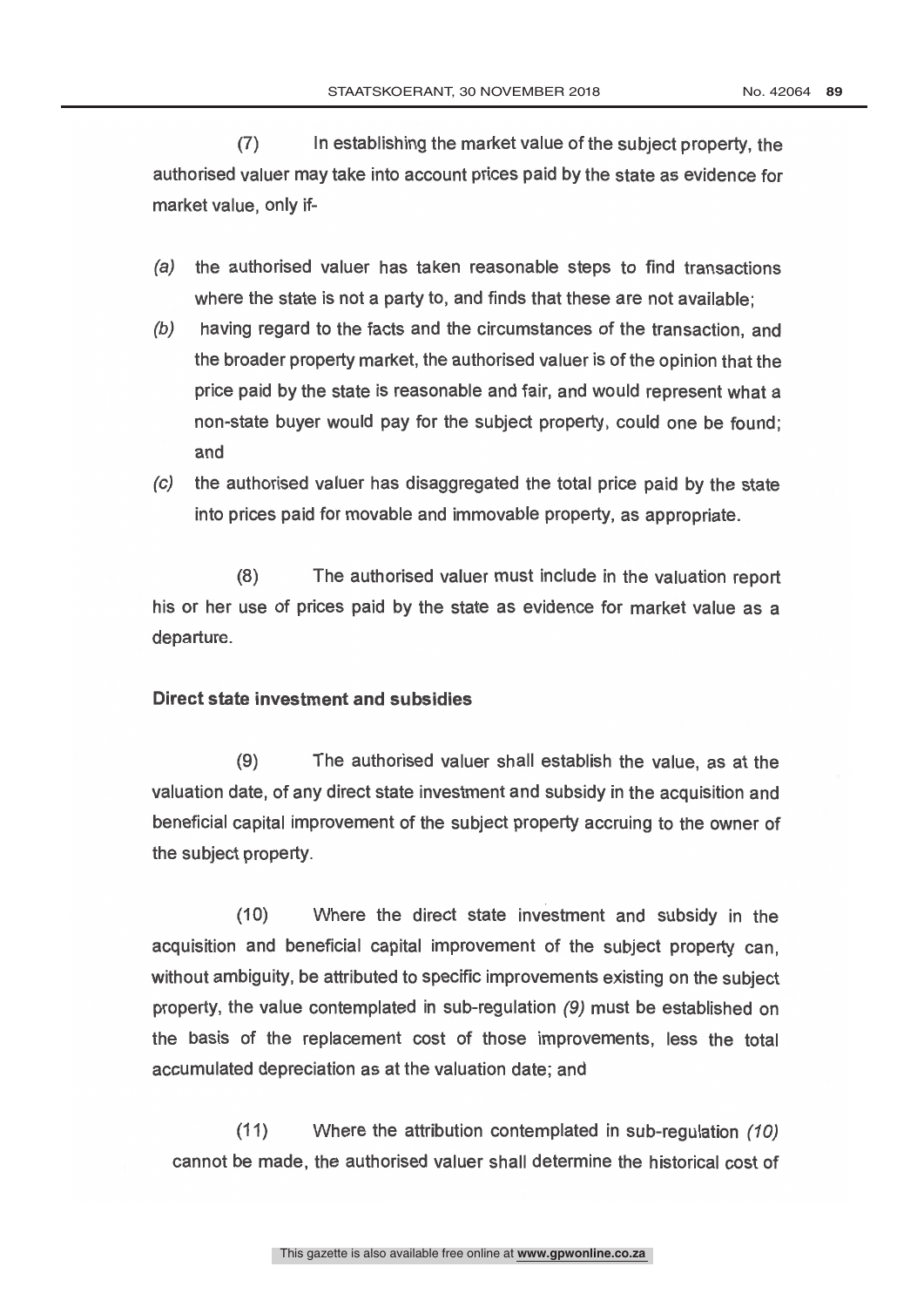state investments and subsidies, and escalate the said cost to the date of valuation using an appropriate cost or price index.

(12) Where movable property on the subject property, and belonging to the owner, is to be included in the valuation, the authorised valuer must establish

- (a) the net realisable value of sellable movable property and mature timber that has not yet been harvested as at the date of valuation;
- (b) total expenditure incurred, as up to the date of valuation, on growing crops and immature timber; and
- (c) the replacement cost less accumulated depreciation of all other movable property, provided that these are not sellable.

#### **Purpose of acquisition**

(13) The authorised valuer must, on the basis of instructions received from the instructing authority, record that the purpose of acquisition of the subject property is either in the public interest or for a public purpose, as the case may be.

# Procedures and guidelines for the determination of the value of the subject property

6. The authorised valuer shall determine the value of the subject property for the purposes of section 12(1)(a) of the Act as follows:

- (a) Where the immovable property is to be acquired together with movable property, annual crops or growing timber on the subject property that have not yet been harvested as at the date of valuation-
	- (i) adding the current use value and market value of the subject property as at the date of valuation, and as established in terms of regulation 5, and dividing the resulting figure by two;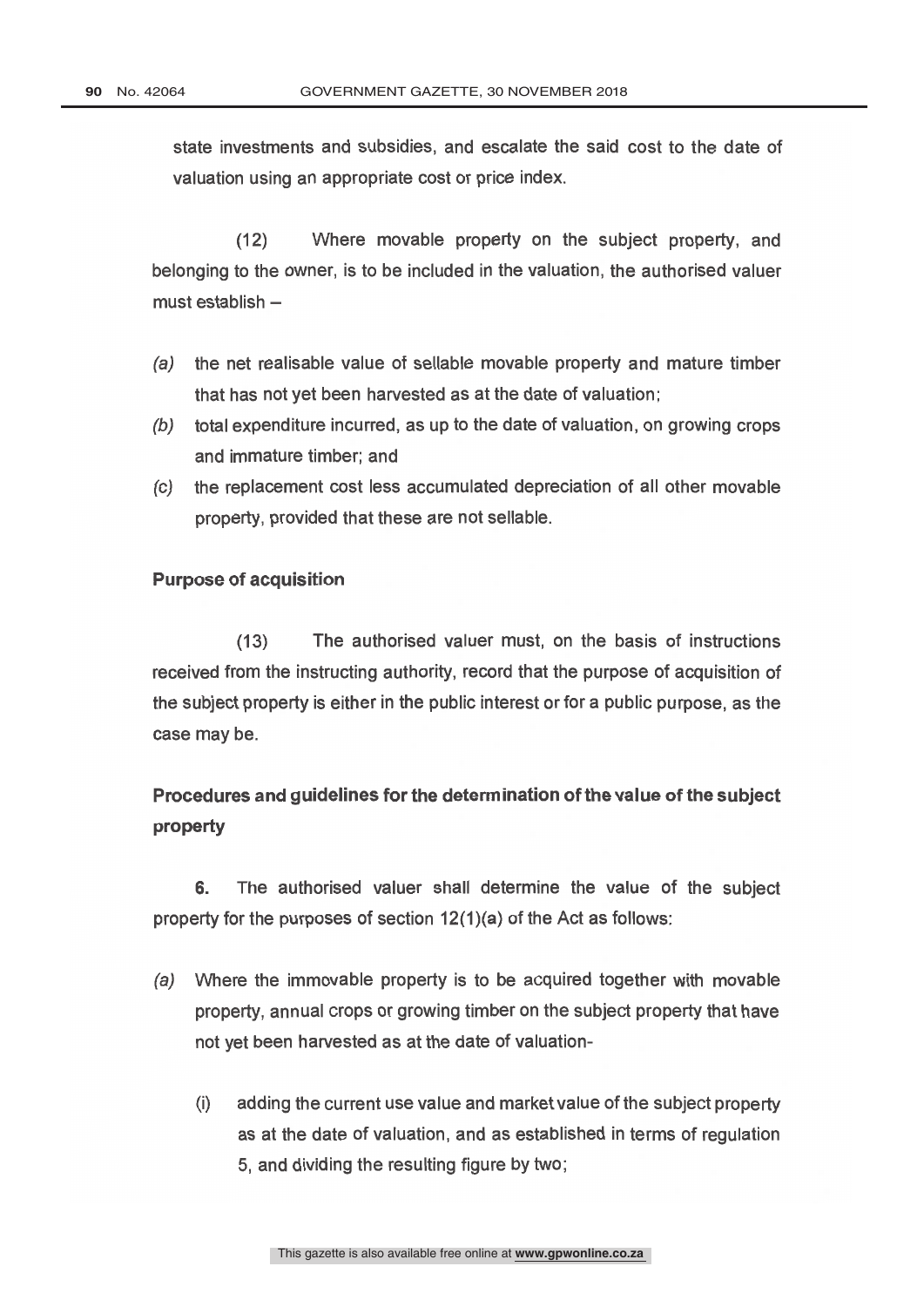- (ii) subtracting from the resulting figure the value, as at the date of valuation, of acquisition benefits and the value of direct state investment and subsidy in the acquisition and beneficial capital improvement of the subject property; and
- (iii) provided that the value of movable property, annual crops or growing timber on the subject property that have not yet been harvested as at the date of valuation, and as established in terms of Regulation 5, must be added to market value before the division referred to in sub regulation (i) is performed.
- (b) Where the immovable property is to be acquired without movable property, annual crops or growing timber on the subject property that have not yet been harvested as at the date of valuation-
	- (i) adding the current use value and market value of the subject property as at the date of valuation, and as established in terms of regulation 5, and dividing the resulting figure by two;
	- (ii) subtracting from the resulting figure the value, as at the date of valuation, of acquisition benefits and the value of direct state investment and subsidy in the acquisition and beneficial capital improvement of the subject property; and
	- (iii) provided that the value of movable property, annual crops or growing timber on the subject property that have not yet been harvested as at the date of valuation, and as established in terms of Regulation 5, must be subtracted from current use value before the division referred to in sub-regulation (i) is performed;

#### Valuation reports

7. A valuation report contemplated in section 15 of the Act must in addition to the matters set out in that section, contain the following information:

- (a) Identification of the instructing authority and any other intended users;
- (b) The purpose of the valuation;
- (c) A legal description of the subject property;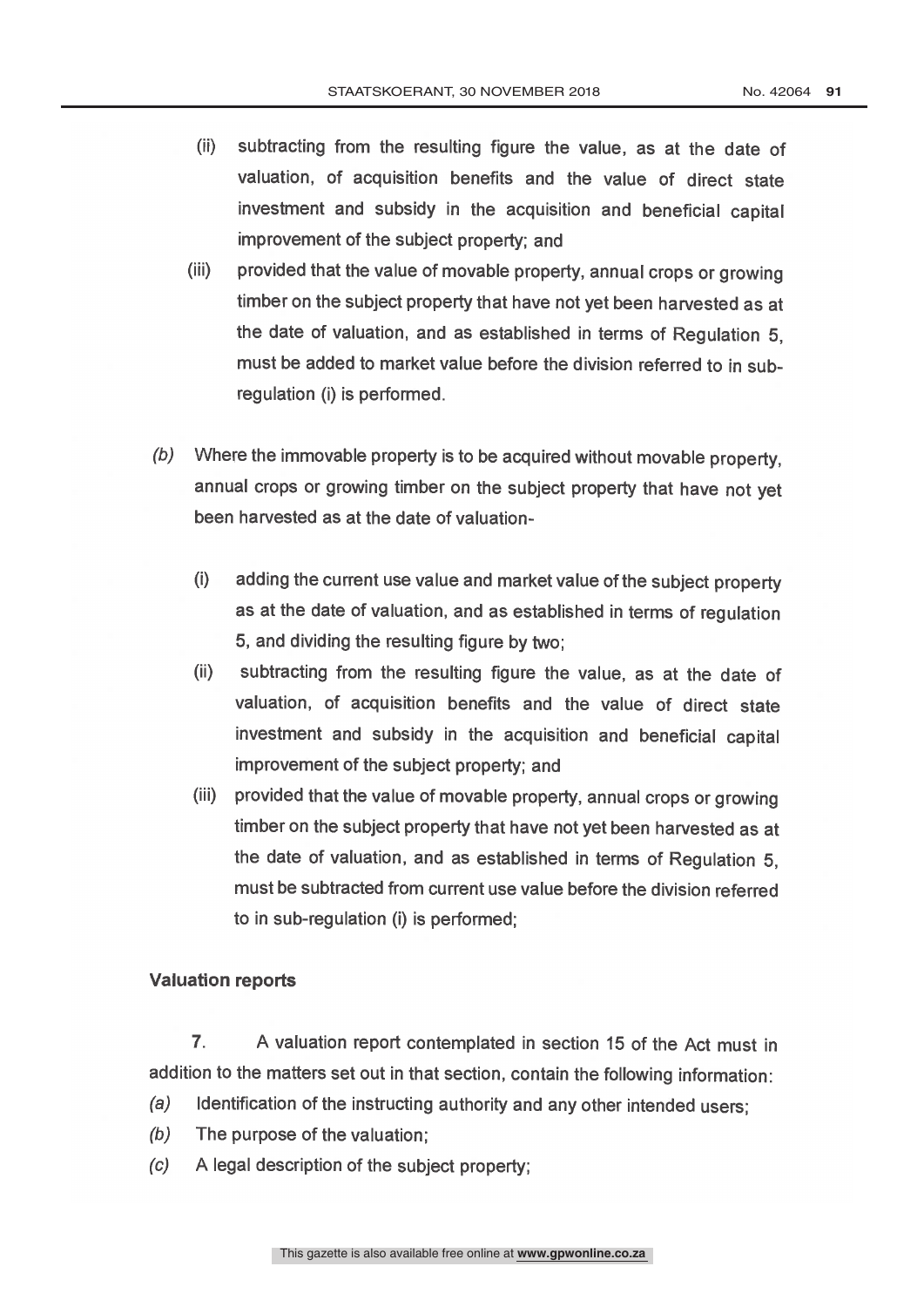- (d) whether the subject property is encumbered, the extent of the encumbrance and the financial institution(s) involved;
- (e) the interest that was valued;
- $(f)$  the valuation basis or bases:
- $(q)$  the date (s) of inspection;
- $(h)$  the valuation date;
- (i) disclosure of any material involvement in the subject property by the authorised valuer, or a statement that there has not been any previous material involvement;
- $(j)$  the identity of the authorised valuer responsible for the valuation and, their registration status;
- (k) any assumptions, special assumptions, reservations, special instructions or departures;
- $(1)$  the extent of the authorised valuer's investigations;
- $(m)$  the nature and source of information relied on by the authorised valuer;
- $(n)$  any consent to, or restrictions on, publication of the report;
- (o) any limits or exclusion of liability to parties other than the instructing authority, or the Valuer-General, as the case may be;
- $(p)$  confirmation that the valuation accords with the provisions of the Act, these regulations and any other applicable prescripts;
- (q) a statement regarding the purpose of acquisition;
- (r) a statement of the valuation approach and reasoning;
- (s) the current use value of the property;
- $(t)$  a statement regarding the history of the acquisition and the use of the subject property, and the historical and present values of any acquisition and use benefits accruing to owner;
- $(u)$  the market value of the property;
- (y) a statement regarding the extent of direct state investment and subsidy in the acquisition and beneficial capital improvement of the property, and their historical and present values;
- (w) a list of all movable properties on the subject property;
- $(x)$  the value of the subject property as at the valuation date, established in terms of regulation 6; and
- (y) a valuation certificate.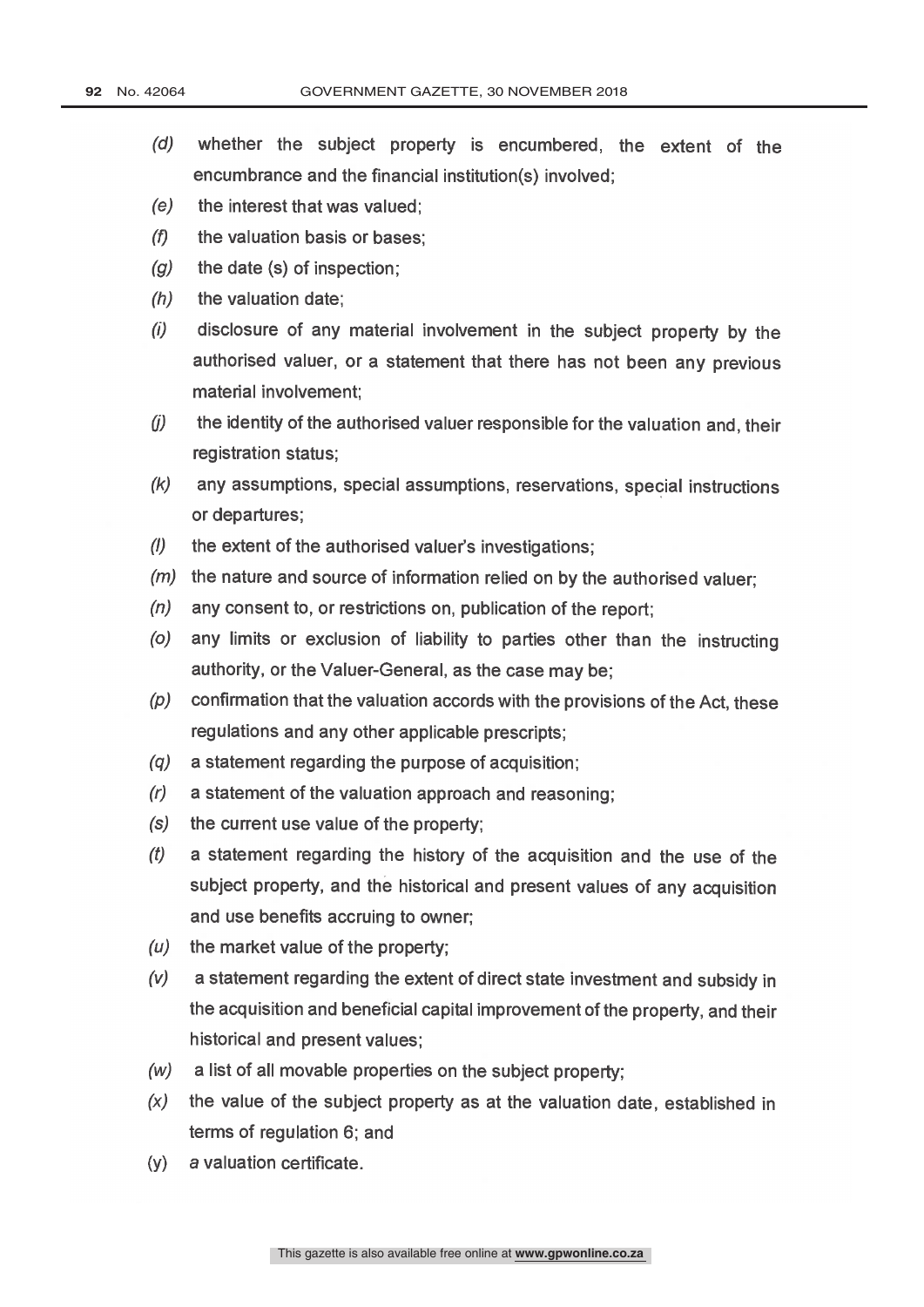#### Representations by owner or persons in charge of property

8. (1) On receipt of the valuation report from an authorised valuer, the Valuer-General shall provide the owner, owner's agent or person in charge of the property with a copy of the preliminary valuation certificate which will for the purposes of this section, be designated as a provisional valuation certificate.

(2) The owner or person in charge of the property shall have 30 days in which to make written representations regarding the contents of the valuation certificate and/or valuation report to the Valuer -General if the person so desire.

(3) The Valuer -General shall consider the representations of the owner, owner's agent or person in charge of the property, together with any further adjustments that the authorised valuer may make based on the representations.

(4) The Valuer -General shall deliver the final valuation certificate and final valuation report to the instructing authority

#### Systems to monitor compliance with the act

9. (1) The Valuer General shall put in place, an in -house quality assurance system to assist in monitoring compliance with the Act by authorised valuer(s).

(2) A valuation made by anyone other than an authorised valuer does not become a section 12 valuation unless the Valuer -General issues a certificate of compliance.

(3) Before the valuation report can be submitted to the Valuer- General for the issue of valuation certificate, the valuation report must first go through the quality assurance branch of the Office of the Valuer -General for compliance checks.